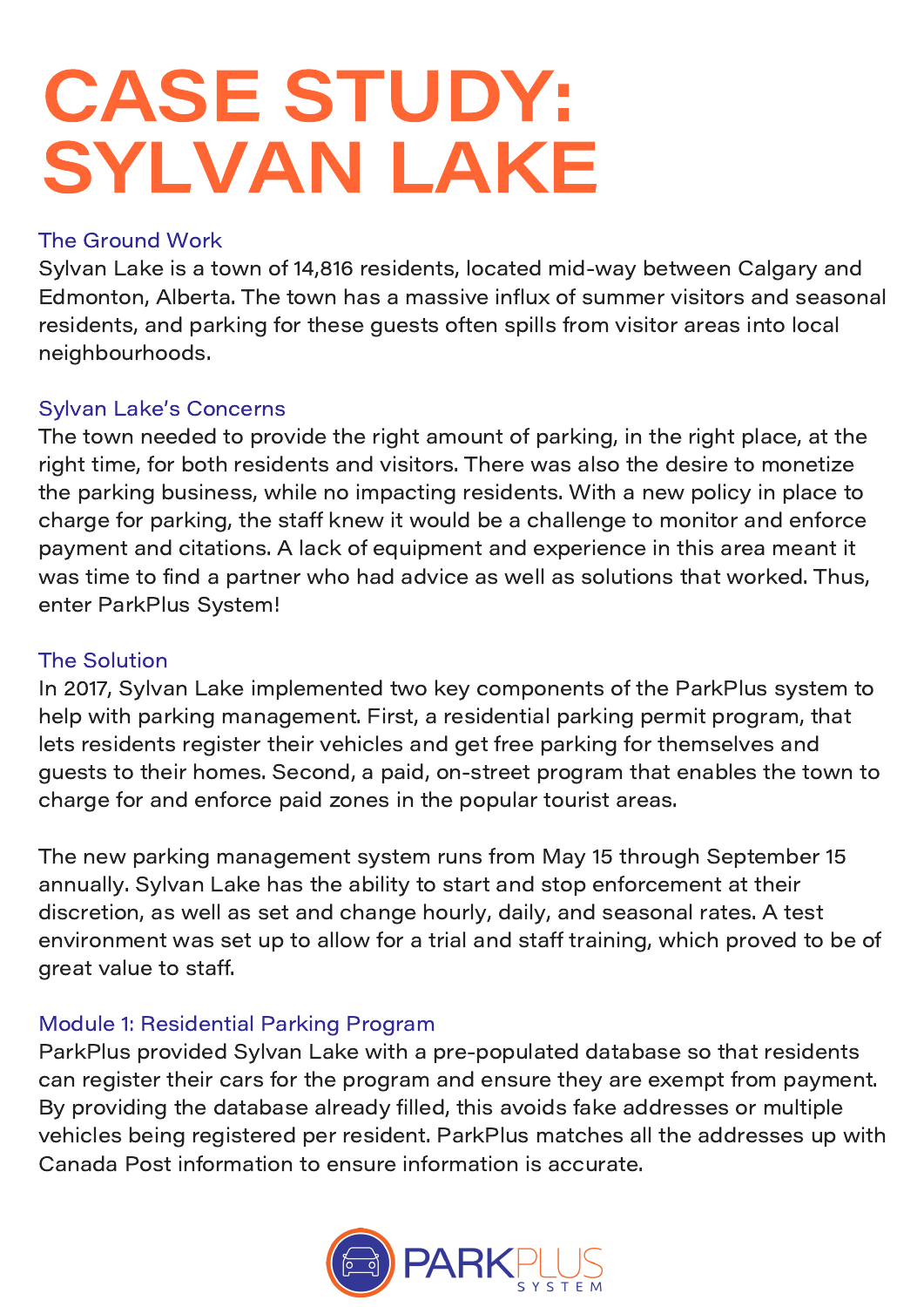# CASE STUDY: CITY OF CALGARY

## Module 2: On-Street Paid Parking

Hardware and software components were purchased through a partnership ParkPlus helped Sylvan Lake to negotiate. This included 10 payment machines, 2 tablets with the ParkPlus enforcement app and optical character recognition software, plus Bluetooth printers. These were calibrated and set up in the downtown core, along with appropriate signage. This enabled Sylvan Lake to purchase a turn-key solution with almost no customization and a very quick turnaround time for installment and system set-up.

Staff were provided with 3 hours of training, divided into 2 separate sessions, plus a detailed manual and FAQ document for future reference. Phone support is also included in the agreement so that there is both first and second line support should Sylvan Lake need detailed assistance.

## **Software**

Sylvan Lake also included an online payment option and the Bylaw Information Tracking System (BITS) into their parking management solution. The mobilefriendly site allows any visitor to pay for and manage their parking session entirely through their phone (or a desktop, if desired). This is great news, as with over 50,000 visitors per summer, paid parking represents a major revenue source and a huge headache to administer without a robust system. The BITS component allows the Manager of Enforcement and other admin staff to log in, track, and report on the status of all tickets issued.

Sylvan Lake also kept the project open to a future enhancement using the ParkPlus mobile app, where anyone can download the app on demand, at no charge, and manage their parking session to the minute.

## **Challenges**

One of the biggest problems that Sylvan Lake faced was how to ensure that people who were issued parking citations actually paid them. With ParkPlus as a partner, we were able to work with the Alberta Ministry of Transportation and ensure that any Alberta resident will be obligated to pay any outstanding fines before renewing their licence plate or registration going forward.